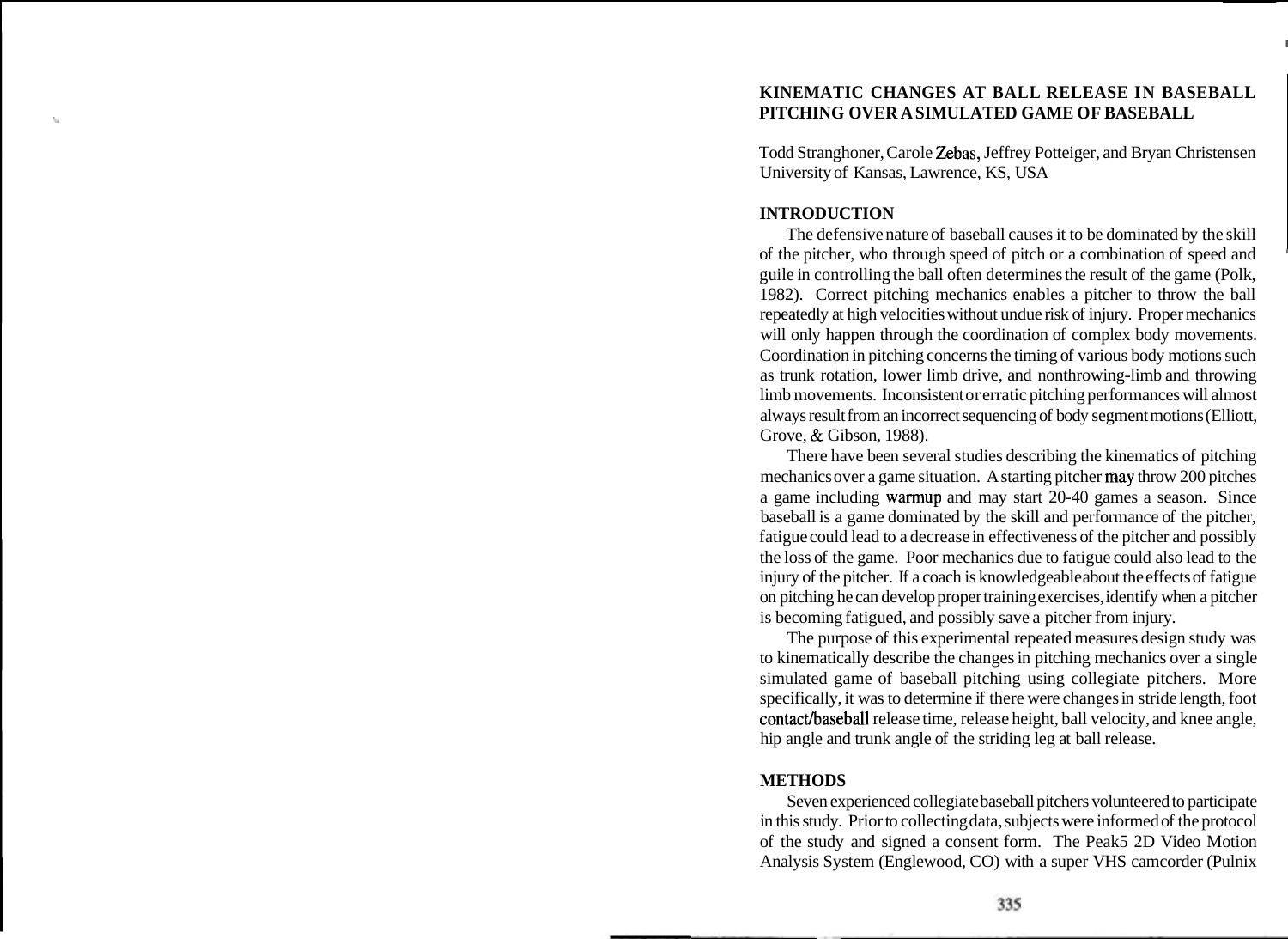TM 620) set at 120 Hz was used in the collection of kinematic data. A Jugs radar gun was used to collect the velocity of the pitched baseballs.

The protocol for the simulated game was based on the research of Potteiger, Blessing, and Wilson (1992). The subjects were given five warmup pitches at the beginning of each inning. Wamup pitches were thrown at a rate of one pitch every 12 seconds. Subjects then threw 14 pitches per inning at a rate of one pitch every 20 seconds. The subjects were instructed to throw at 100 percent effort on every other pitch which included the pitches being filmed and throw 85-90 percent on the other pitches. After 14 pitches (one inning), the subjects were given a 6-minute test period before beginning the next inning. Testing was completed when the subjects finished seven innings of pitching. The total number of pitches thrown, excluding warmup, was 98.

The subjects were videotaped during the lst, 7th, and 13th pitch of every inning using the Peak5 video camera. Velocity of the pitch was determined by a Jugs radar gun at the time of each pitch.

The data were analyzed from start to finish of pitches 1,7,. 13 and of innings 1, 4, and 7. The values obtained from the video analysis were averaged according to the variable, pitch, and the inning using a 3x3 ANOVA. Alpha level was set at  $p \leq .05$ .

## **RESULTS**

The results of the kinematic analysis are shown in Table 1. They include the 7 parameters under investigation for pitches 1, 7, 13 during innings 1, 4, and 7.

#### **Table 1.**

| Parameter          | Inning 1 | Inning 4 | Inning 7 |
|--------------------|----------|----------|----------|
| Velocity (mph)     |          |          |          |
| 1st pitch          | 80.5     | 81.3     | 79.6     |
| 7th pitch          | 78.0     | 81.0     | 79.1     |
| 13 th pitch        | 81.6     | 81.0     | 79.5     |
| Release height (m) |          |          |          |
| 1st pitch          | 2.22     | 2.24     | 22       |
| 7th pitch          | 2.21     | 2.23     | 2.22     |
| 13th pitch         | 2.23     | 2.20     | 2.21     |
|                    |          |          |          |

Kinematic data for pitches  $1, 7, 13$  during innings  $1, 4$ , and 7.

2010년 전쟁반, 180, 190, 190, 190, 190, 1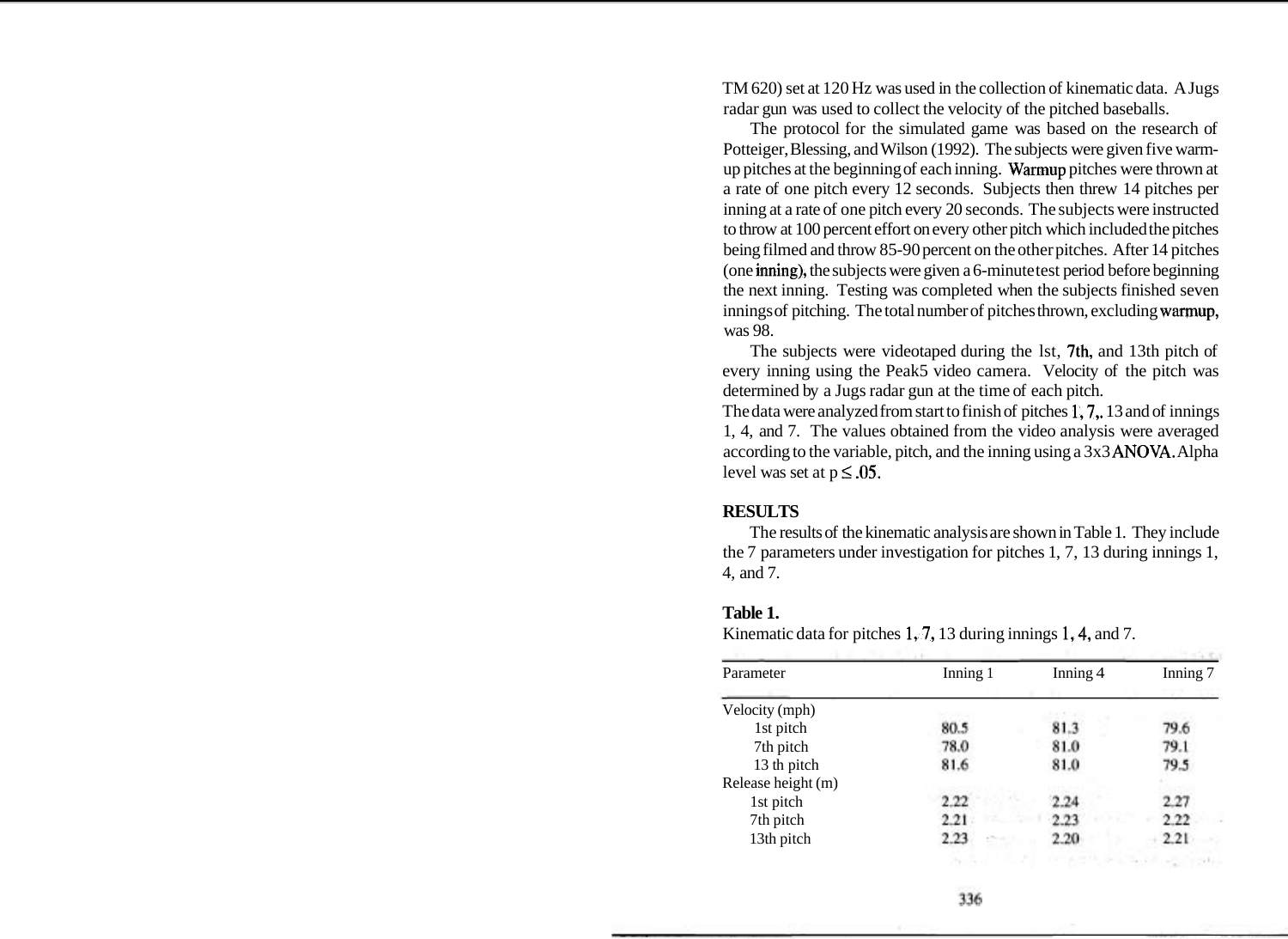| Parameter                     | Inning 1                        | Inning 4 | Inning 7 |
|-------------------------------|---------------------------------|----------|----------|
| Stride length (m)<br>$\sim$   |                                 |          |          |
| 1st pitch                     | 1.37                            | 1.40     | 1.37     |
| 7th pitch                     | 1.37                            | 1.38     | 1.37     |
| 13th pitch                    | 1.38                            | 1.36     | 1.38     |
| Knee angle (deg)              |                                 |          |          |
| 1st pitch                     | 201                             | 195      | 203      |
| 7th pitch                     | 206                             | 200      | 203      |
| 13th pitch                    | 207                             | 200      | 201      |
| Foot contact/ball release (s) |                                 |          |          |
| 1st pitch                     | .161                            | .179     | .168     |
| 7th pitch                     | .182                            | .168     | .175     |
| 13th pitch                    | .168                            | .168     | .168     |
| Hip angle (deg)               |                                 |          |          |
| 1st pitch                     | 233<br>$\overline{\phantom{a}}$ | 254      | 250      |
| 7th pitch                     | 247                             | 249      | 251      |
| 13th pitch                    | 241                             | 247      | 250      |
| Trunk angle (deg)             |                                 |          |          |
| 1st pitch                     | 255                             | 258      | 254      |
| 7th pitch                     | 255                             | 257      | 255      |
| 13th pitch                    | 257                             | 257      | 257      |
|                               |                                 |          |          |

Following the statistical analysis involving the 3x3 ANOVA, it was determined that there were no significant changes in the kinematic parameters of ball velocity, stride length, foot contact to ball release time, release height, knee angle and trunk angle between innings. There was, however, a significant difference in the hip angle between innings and an interaction between inning and pitch. A paired t-test was used to determine that there was a significant difference between pitch 1 of inning 1 and pitches 1,7 and 13 of innings 4 and 7. There were no significant changes in any of the kinematic parameters between pitches.

### **DISCUSSION**

#### KNEE ANGLE

The knee flexes to increase distance over which work is done (Hay, 1993). One would expect that as a pitcher fatigues, the depth of the knee flexion would decrease. The pitchers in this study did not change knee angle over the course of a simulated game.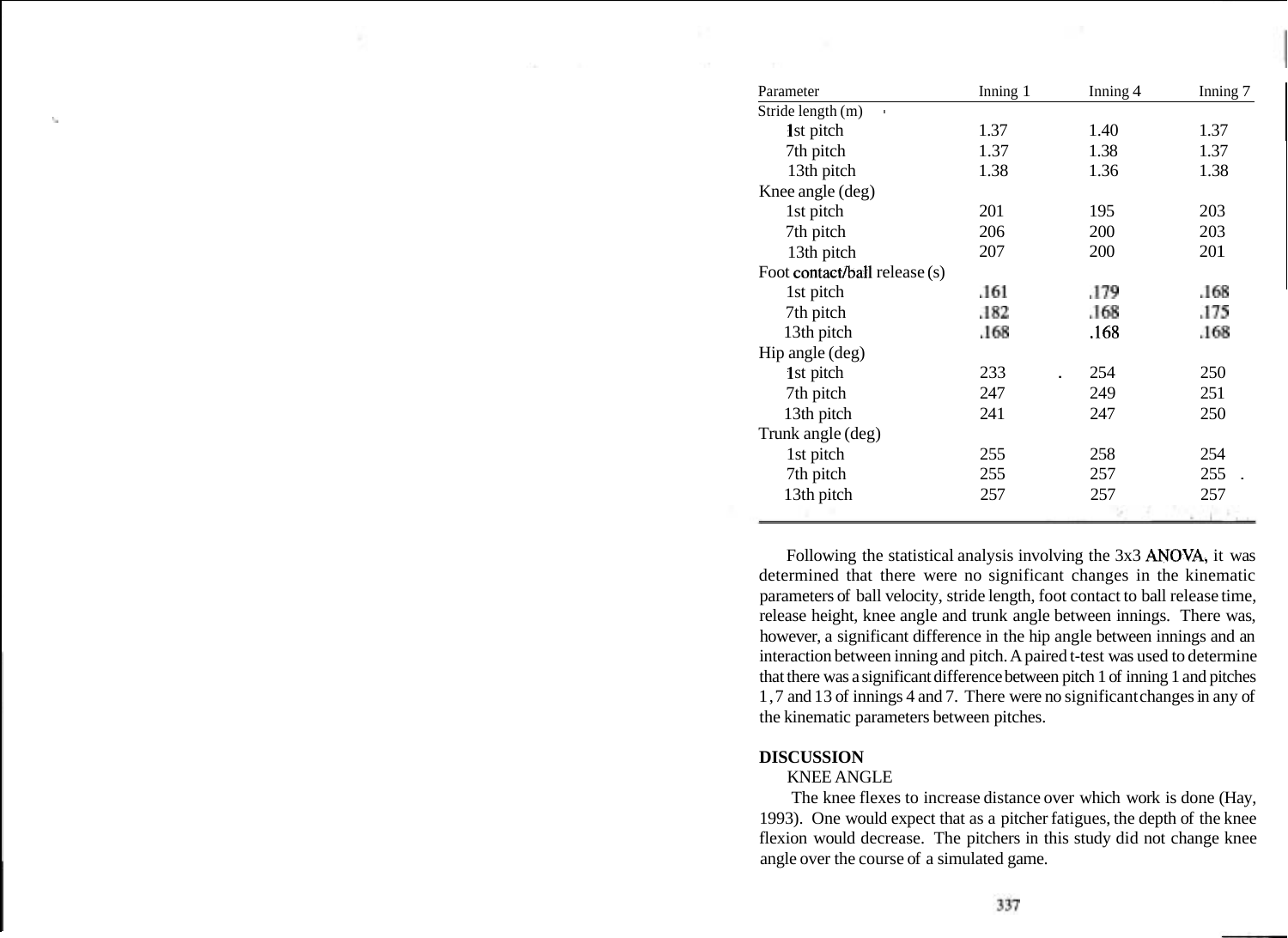### RELEASE HEIGHT

The height at which the ball is released varies from pitcher to pitcher and in some cases from pitch to pitch. Atwater (1979) found variations in release height from fast ball to curve ball in professional ball players. The subjects in the current study threw all fast balls on the pitches analyzed. The release height determines where the ball is released and subsequently where in the strike zone the ball will pass. Generally speaking, pitchers must throw fast balls at angles above the horizontal to get them into the strike zone. (Selin, 1959). As pitchers fatigue, the elbow tends to drop which lowers the release height. This creates high pitches and less velocity. (Kalmer, 1982). No significant changes were noted in the release height of the pitchers in this study over the course of the simulated game.

### STRIDE LENGTH

Related to the release height is the stride length. As stride length increases, release height decreases. No significant changes were observed in the pitchers over the course of a simulated game. This is not surprising since there were no differences in the release height.

### FOOT CONTACT TO BALL RELEASE TIME

This study showed foot contact to ball release time to be consistent over the course of a simulated game. There was no previous literature to suggest that this time factor changes over the course of a game.

#### HIP AND TRUNK ANGLES

The angle of the hip at ball release did show significant differences between innings. The pitchers showed more flexion at the hip after inning 1. This significant change in the hip angle may be due to a warming up of the lower back and leg muscles. It may also be important to note that since there was no significant change in release height between inning 1 and 4, but there was a change in the hip angle, the angle of the arm would have had to adjust to maintain the same release height. It is also interesting that even though the hip angle did change,the trunk angle did not change significantly.

### BALL VELOCITY

Perhaps the most meaningful finding of this study involved the ball velocity. Over the course of a simulated game, there were no significant changes in the velocity of the pitch. One would expect that a decrease in velocity would indicate that the pitcher is tiring. Since the velocity of the pitch did not change over the course of the game, all kinematic parameters observed would not have been expected to change. Perhaps the controlled conditions of the study were not conducive to eliciting a fatigue pattern. In